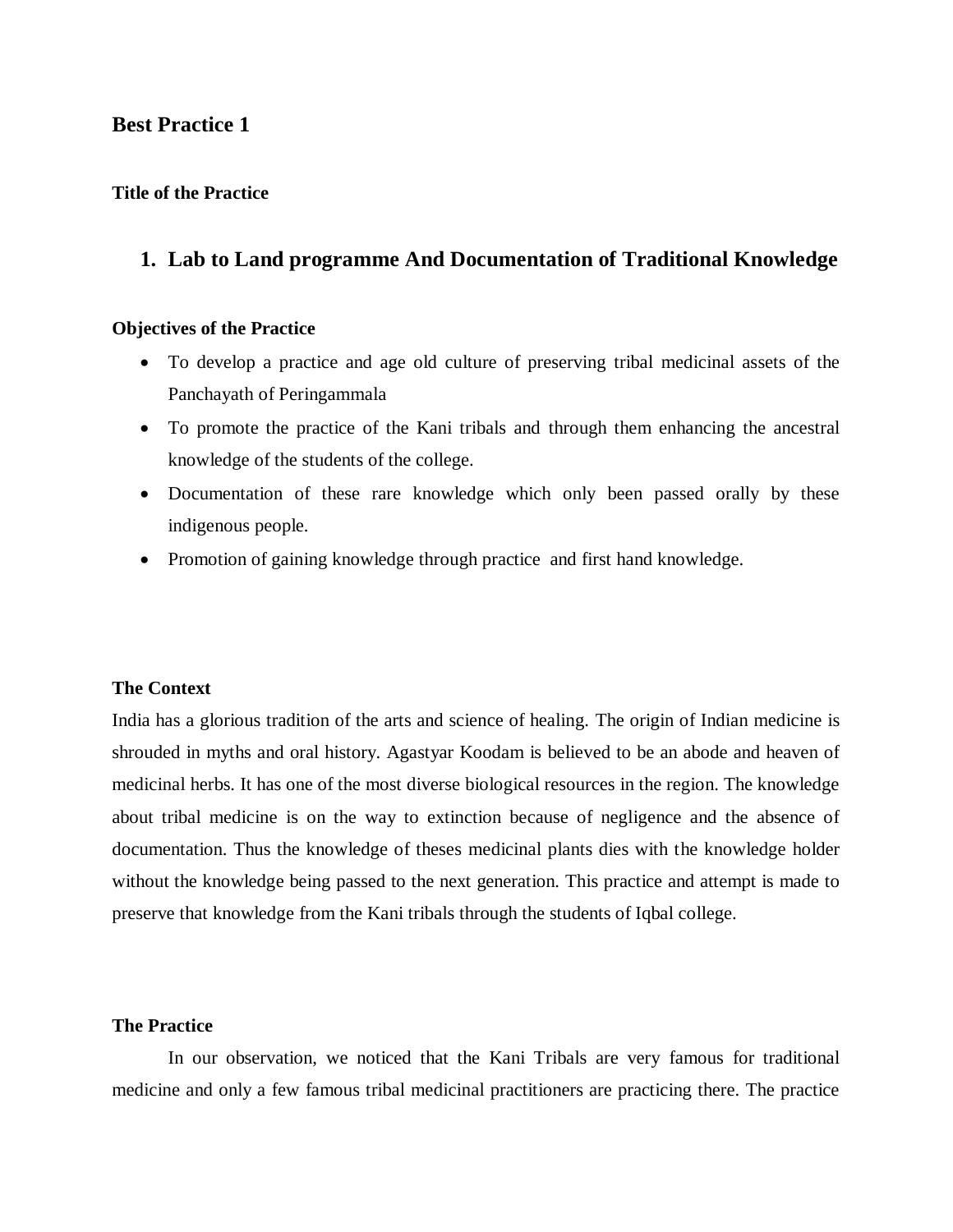of traditional medicine, based only on the knowledge that has been passed orally from generation has to be documented. Our M.Sc.students' were able to document a major share of the traditional knowledge of these indigenous people. Our students conducted regular visits to the settlement, interview them and documented through the project works undertaken by them Two M.Sc. Projects were completed in this regard.

Around 24 Kani Tribal settlements are in the Peringammala Grama Panchayath. Of which two are very near to our institution. We selected both the settlements, for conducting our project. One is Njaraneeli tribal settlement and second one, is Kattilakuzhy. We organized two different Programmes in these settlements.

#### **Evidence of Success**

- The process of documentation has been started by the students of the college in collaboration with the kani tribals.
- Promotion of medicinal plant research
- Different collaborations have been invited and showed interst to join the venjture as the world today is facing trauma related to health issues and the unavailability of required medicines for permanent cure.
- The present scenario has been understood on the basis of the deadly increase in the diseases and pharmaceutical companies are venturing into this attempt of the college.

### **Problems Encountered and Resources Required**

- The culture of the kani population is very different from and unique as compared to the urban and rural population of the Grama panchayath of Pringammala.
- The Kanis believe that the sharing of the knowledge of the medicinal plants is against their beliefs.
- During the initial stages it was difficult for the students and the guides to convince them to share the knowledge of the medicinal plants and their proper usage and source.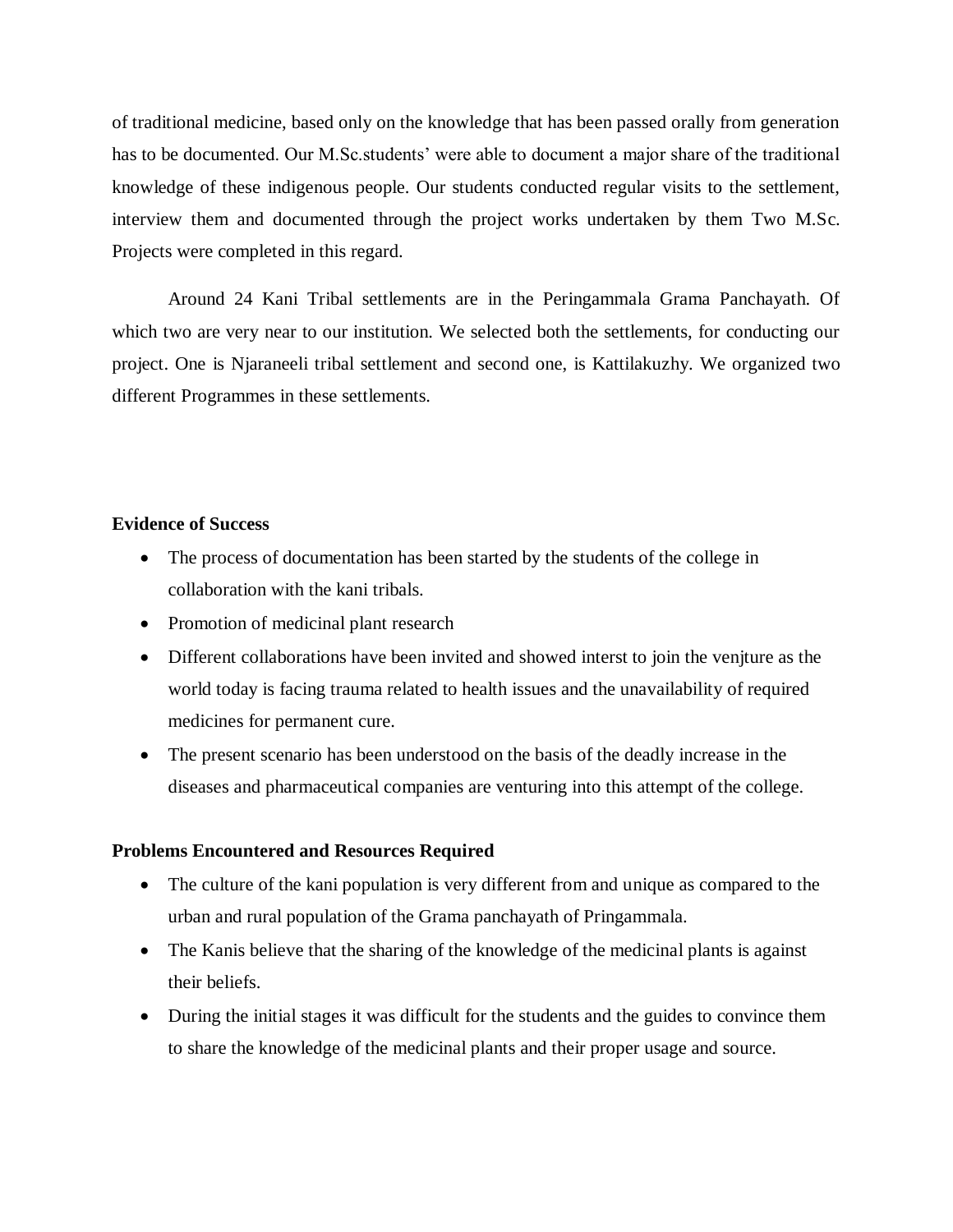- Continuous attempts had been made to make this venture a reality and continuous efforts have been done to realize the aim.
- The way to the real place of resources is also very trying but a dedicated team of students and researchers did paved way to unlock the mystery of nature.

# **Best Practice 2**

## **Title of the Practice**

# **Training on Mushroom Cultivation and Vegetative Propagation**

## **Objectives of the Practice**

- To promote self-employment through mushroom cultivation
- To promote income generation through cultivation especially among women
- To utilize natural resources without much economic loss.
- To target the locals living nearby campuses as consumers for marketing and sale.
- To promote entrepreneurship among the students.

## **The Context**

Being the only higher education institution in the area the college takes pride in promoting agriculture by indulging the local community as a support system. There is a growing movement towards this occupation in the area as this is relatively cheap and an affordable food source. It has a huge potential for growth as initially the input costs are low. This enterprise can take advantage of the existing structures of the college. There is also a ready market for mushrooms. This enterprise aims to be commercial as well as empowering the local women of the area through training on mushroom production under the leadership of the college.

## **The Practice**

Oyster Mushroom cultivation: Pleurotus is a popular oyster mushroom cultivated in the campus.

It can be grown in available room with little ventilation and light. This practice enhances he